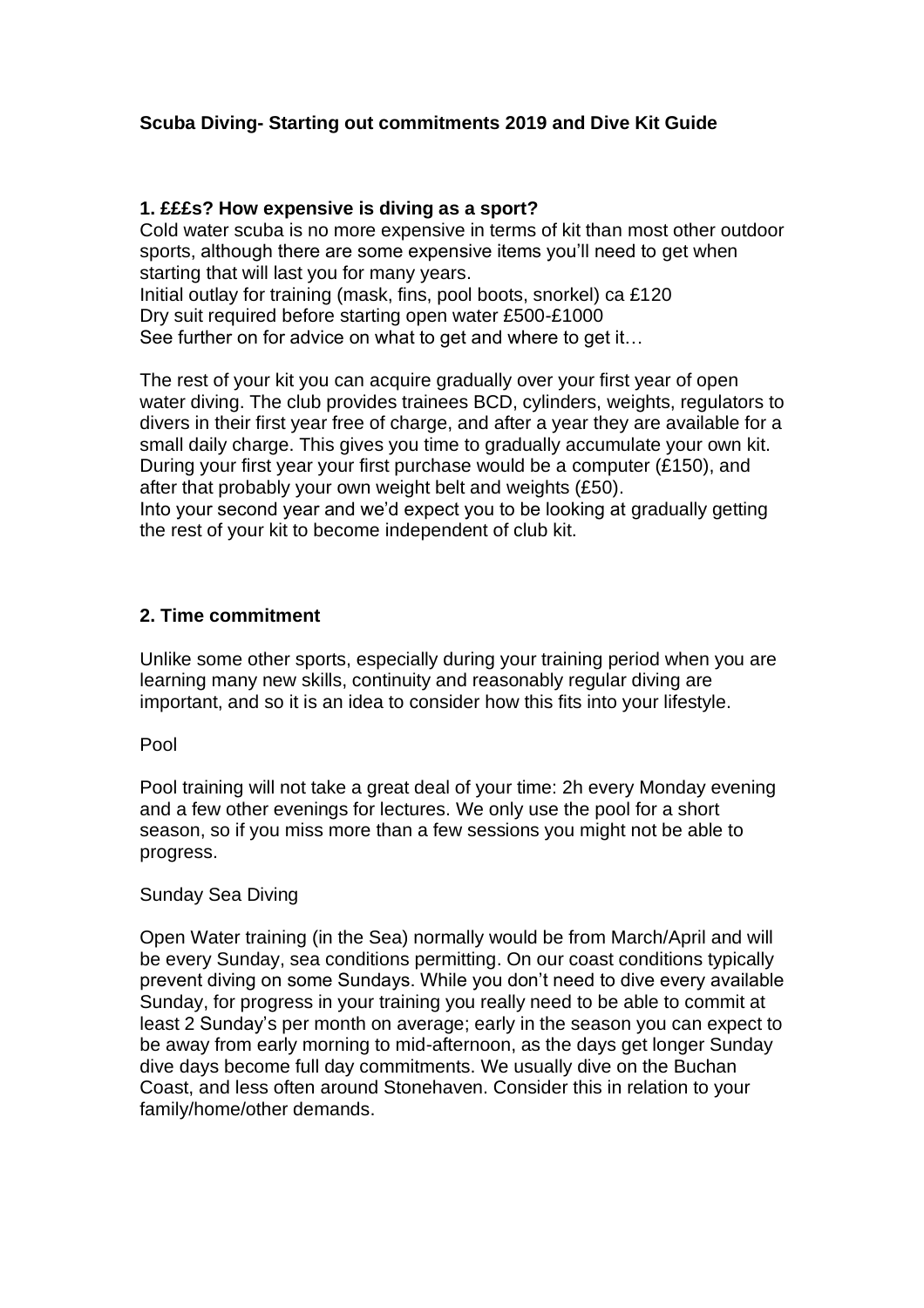Weekend and longer trips

Weekend dive trips offer an opportunity to explore further afield. We run several a year that are only open to divers who have completed training, but there are 2 that are recommended to new divers. These are

Oban Area Training Weekend in March: Dates tbc but will likely be one of the last 2 weekends in March.

North Coast (Bettyhill) Long Weekend: Usually July dates tbc.

We also run an annual Burns Supper Dive Weekend (Ratagan). In 2020 this will be 24-26 Jan which is likely to be too early for new pool season divers to be ready to get in the sea, but all are welcome to come for the craic.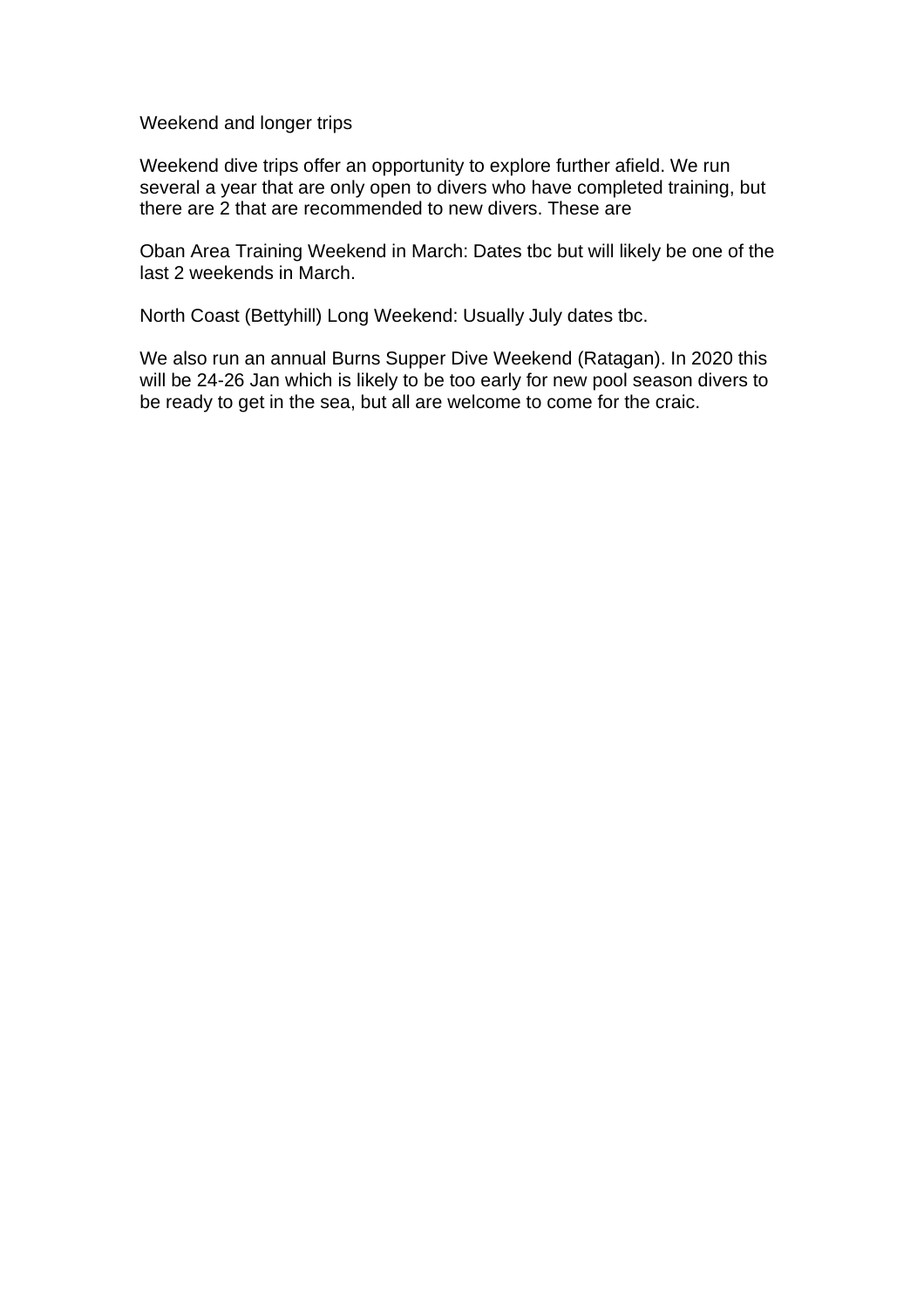## **Starting Dive Kit Guide for New Divers**

### **Where to buy your kit**

1. Local Dive Shop:

In Aberdeen we have one shop but its current operating status is unclear, and while we would like to support our local dive shop currently it may be not be possible. If you travel regularly to the central belt, there are stores in Dundee, Glasgow and Edinburgh.

### 2.Online dive stores

If you know what you want, and particularly if it is not something you need to try out for size, there are plenty of online stores that offer good discounts. If you are not sure contact one of the club training instructors for advice- feel free to send a web link for something you are thinking about getting. Those to check include Mike Divestore, Go-Dive, Simply Scuba, Diving Direct, Kent Diving, Scubastore (often very competitive but dispatch from Spain so you do need to be sure of what you are getting).

### 3. 2nd Hand. Local ads, eBay and Gumtree

There are occasions when 2nd hand kit becomes available on Gumtree or elsewhere. There are also occasional local ads on the Club email list or on the Scotsac web site, and there is also a divers online forum called "Yorkshire Divers" with a kit for sale section (its not just for Yorkshire), and a Facebook Group "DIVING STUFF FOR SALE – SCOTLAND**"** . On eBay you can get a huge range of dive kit but beware; in recent years auctions have been bid up to prices that are almost the same (or even higher) as those for buying the same kit new- so you need to do your homework. Also bear in mind that some kit (regulators for example) may look good value second hand, but may no longer be quite so good after you factor in getting it professionally serviced.

If you want advice on 2nd hand kit, ask at a pool session or email us the link to the advert for comment.

## **What do you need to get? (new divers)**

## **1 Fins, Mask and Snorkel**

While on your first one or two pool sessions you could use club stuff you should plan to get your own fins, mask and snorkel at least by your 3rd session if not before.

Fins: As you'll be using a dry suit with boots you'll need to get open heel style fins. There are used in the pool in combination with rubber (neoprene) pool shoes/boots. If you find a pair of boots in the club boxes at the pool these may see you through the pool training but if not buy a pair of pool boots, they'll come in handy when you go to warm water diving (the trouble with relying on size dependent equipment in the club boxes at the pool is that one week you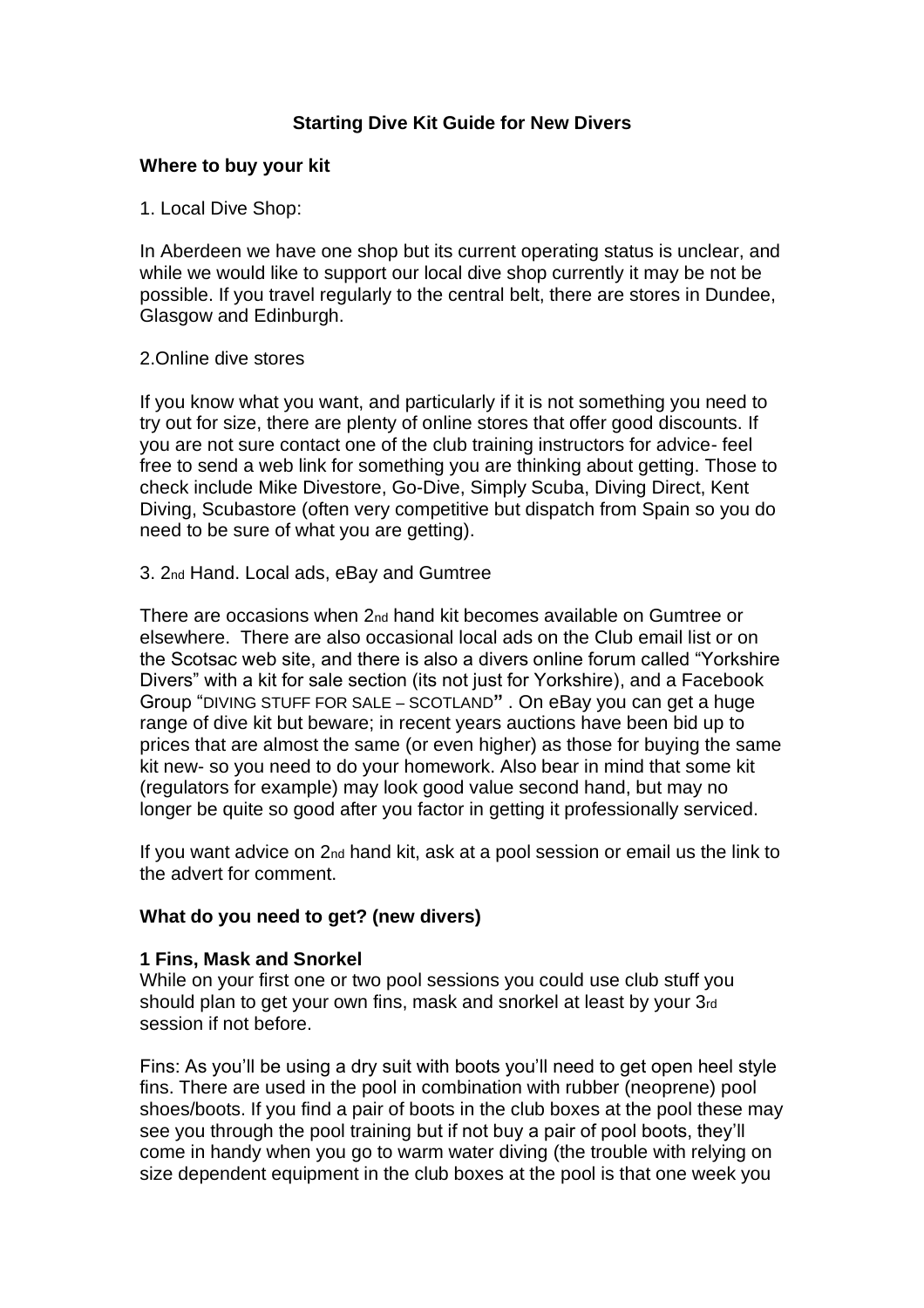might find what you need and another week you might not. There are a plethora of different models of fins available, and there are all sorts of claims about different performance. However, an unscientific survey of club divers in Scotland will show "Mares Avanti Quattro Plus" to be the most popular starting fins and you can't go wrong with them.



They are sized to different boot size and so you do need to check this out carefully if ordering online.

Boots: The fins we use are open heel, designed for your drysuit boots to fit inside. So for the swimming pool training we use these fins with pool/watersports boots/bootees, similar to those you'd wear to go windsurfing or dinghy sailing. There may be a pair that fit you perfectly in the club kit boxes at our pool sessions but you may need to buy these-

outdoor/watersports stores sell these but they are also easily found at amazon and other online traders. Make sure you get the style with the small ridge at the back of the ankle that acts to retain your fin strap.

Keep them after you finish with the pool sessions and you'll be able to use them in warm water diving with your open heel fins.

# **2. Mask and Snorkel:**

These are essential. The mask does need to fit and at your pool session ask your instructor on how to check this. As for snorkels, get the simplest and cheapest. Sometimes the economy mask and snorkel sets at discount sports shops or supermarkets work out as excellent starting kit.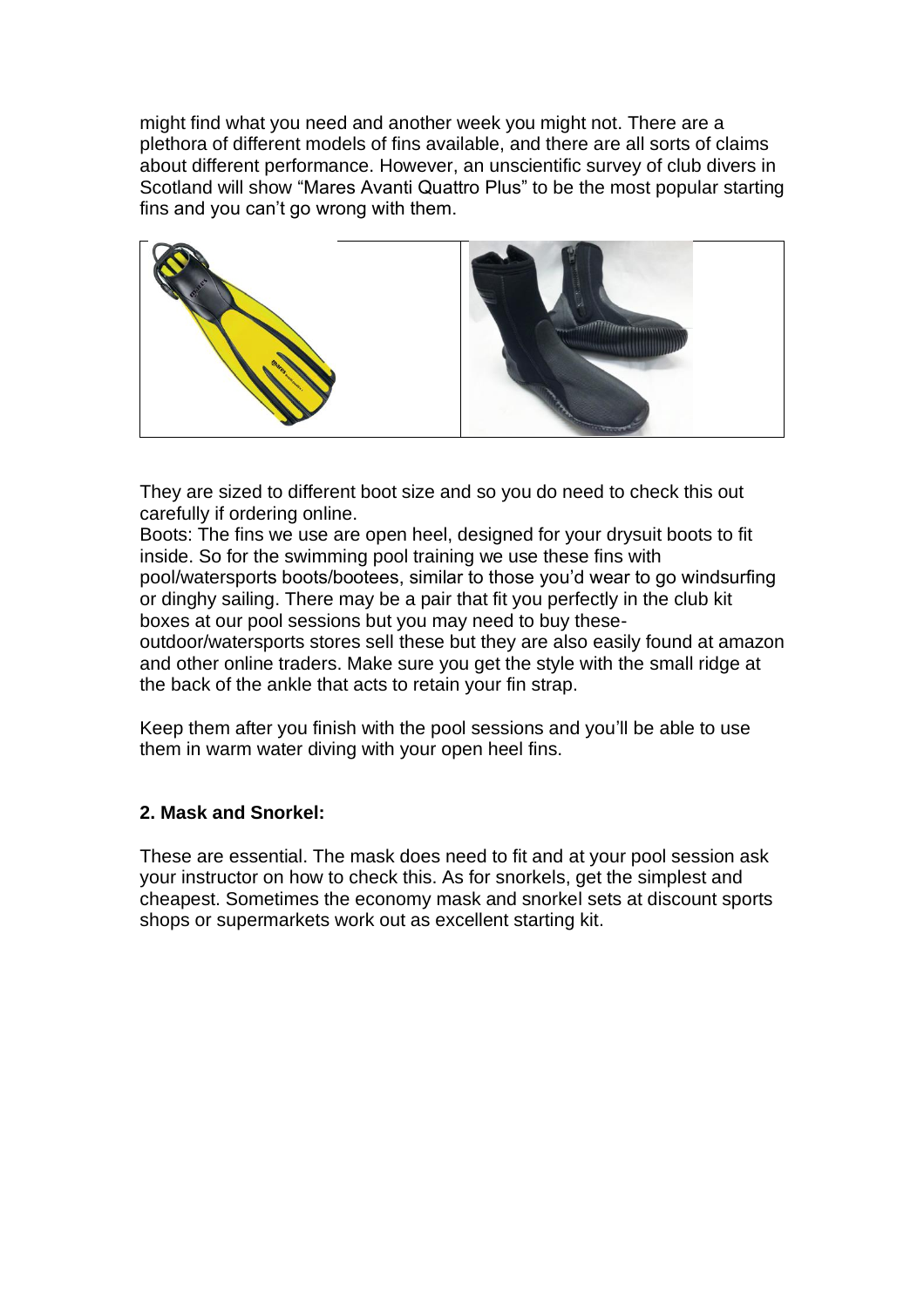

*Visual Problems and Diving: Astigmatism, Short Sight, Long Sight*

*You cannot wear spectacles under a dive mask. Neither should you wear contact lenses- if you flood the mask you'll lose your lenses. Depending on the degree to which your sight is impaired you may need a prescription mask. This is a standard dive mask where the lenses are swapped out for corrective lenses based on your optician's prescription. Prescription masks cost 2-3x more than standard masks so get advice from club members before taking this step. If you are just long-sighted you might get by with either big gauges/displays, or standard masks with little magnifying inserts attached.*

# **3. Gloves and Hood**

Hoods sometimes come bundled with dry suits but otherwise go for a 5mm neoprene hood. Gloves are typically either 5mm or 3mm neoprene. Tolerance of cold water varies between individuals- so for example some divers wear no gloves at all, or maybe just 3mm, while others prefer 5mm. The thicker gloves obviously incur a loss of dexterity, and some prefer 1 or 2 finger mitts. Our advice is to start with 5mm gloves.

# **4. Drysuit**

You should finish pool training in February/March and be ready for sea dives from March if not before. So a dry suit should be on your Xmas list now! Buying your first dry suit can be a daunting business; it is expensive, there are many options to choose from, and because divers are opinionated lot you'll get conflicting advice on what is best. However, that's no different from buying other sports equipment (anything from a mountain bike to a set of golf clubs).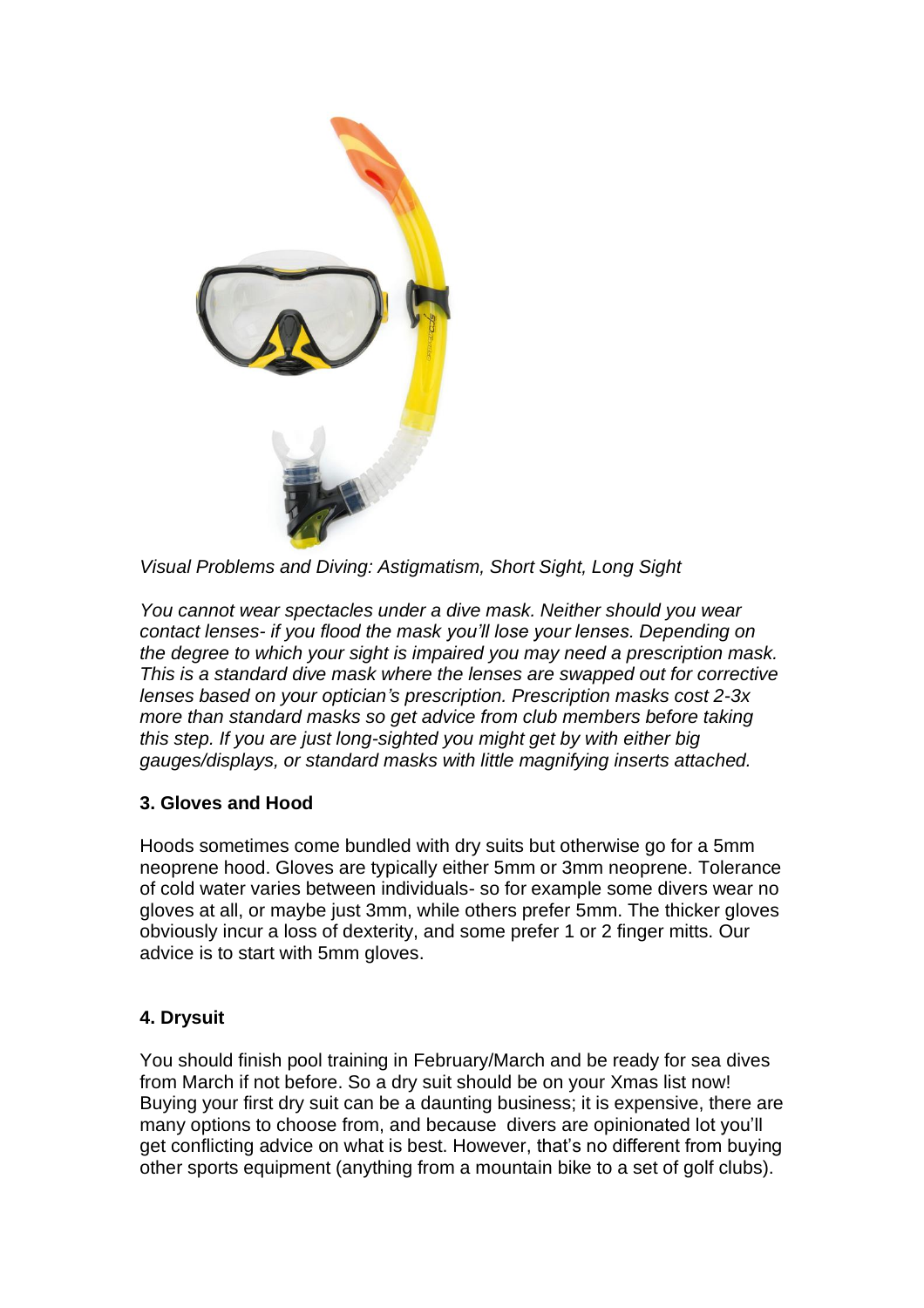The info below is a general guide but we strongly advise you to come and talk to one of the experienced divers in the club, either at the pool or in the pub afterwards, before "taking the plunge" and ordering. A well-chosen drysuit will last you for years.



# *What is a drysuit?*

Basically it's a whole body suit with boots that is made of waterproof material and has seals at the neck and wrists to stop any water getting in. There also has to be some form of zip entry using a waterproof zip, (which in fact were a spin-off from the Apollo space programme in the 1960s).

## *Materials*

## Suit fabric

Dry suit fabrics fall into 2 categories: membrane or compressed neoprene. Membrane suits are built from a 3 layer (sometimes known as trilaminate) fabric with an outer thin woven cordura like layer to provide abrasion resistance, a middle waterproof membrane and a rubberized internal layer. Membrane suits have minimal insulating properties ie they keep you dry but not warm. Because of this they are always worn with an insulating undersuit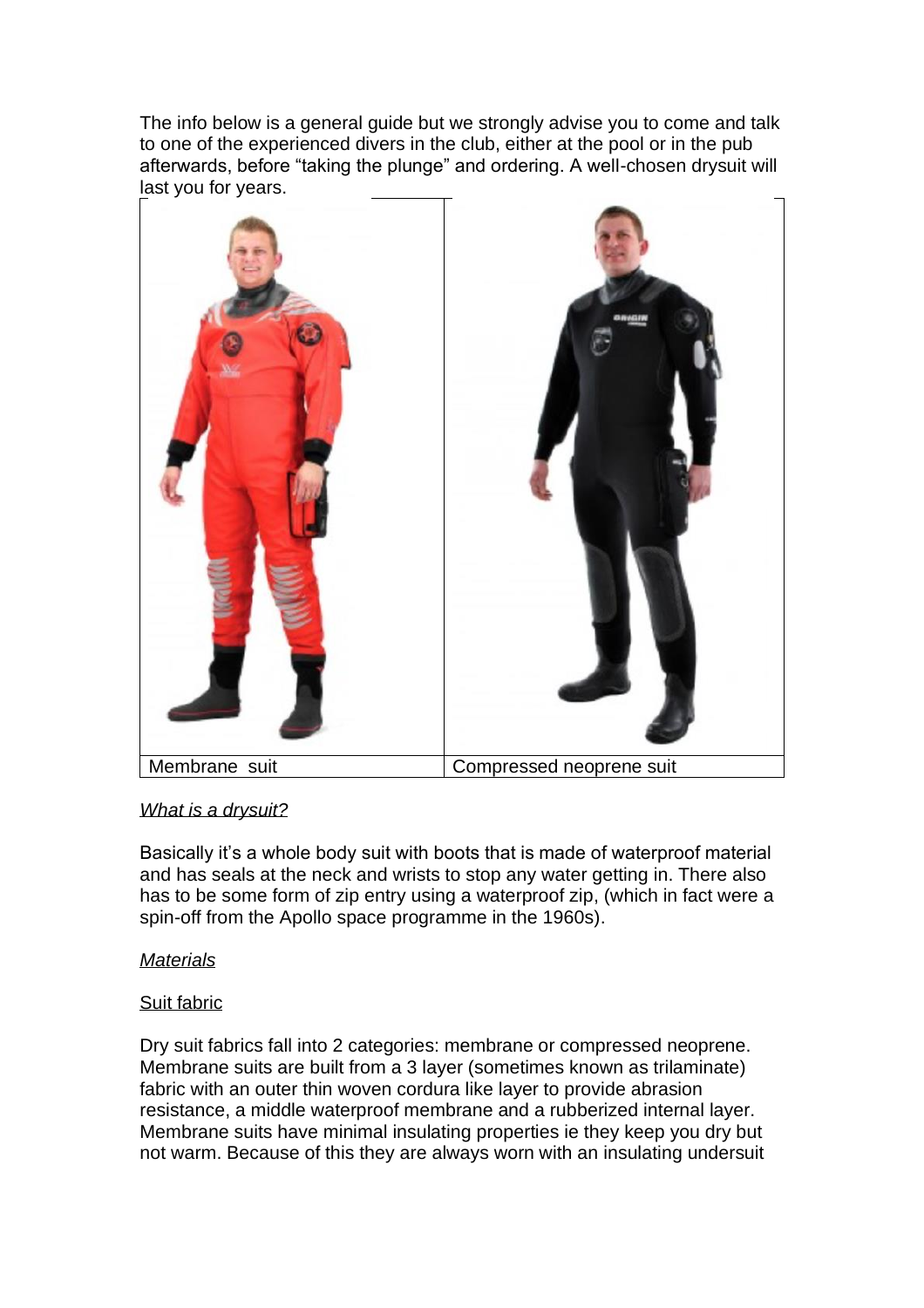which is basically a one piece jumpsuit made either out of fleece material or filled with synthetic down like a sleeping bag.

Neoprene suits are made from neoprene rubber. The garment is made waterproof by sealing the seams with waterproof tape. To get adequate insulation in cold water neoprene rubber would need to be up to 8mm thick and that gives all sorts of problems for divers due to its compressibility affecting buoyancy. So for dry suits, neoprene is put through a compression process to reduce its thickness to a few mm. This means you get more insulation for less thickness and weight and no buoyancy problems. There are different degrees of compression and the most extreme (and expensive) compression process gives a material only about 1.5mm thick known as crushed neoprene. Neoprene suits require lighter undergarments than membrane drysuits.

Which is best- membrane or compressed neoprene? Well that really depends on who you ask as both have pros and cons. The innate insulation of neoprene suits and their easy repairability makes them attractive to commercial divers. On the other hand, they are more buoyant compared to membrane suits and require you to carry more lead weight. Membrane suits require a warm undersuit, but at the same time are lighter and more easily dried in the event of a flood!

Probably 90% of the divers in Grampian SAC use Membrane suits; that may be more a reflection of herd mentality than anything else but it does mean that the advice we will give may be biased to membrane suits.

#### Suit Seals and Boots

As well as the fabric of the dry suit, there are the seals and boots to consider. The seals at the neck and wrist must obviously stop the entry of water. When you first start dry suit diving, the effectiveness of these seals can seem something of a miracle. Seals are can be made from one of two materials (\*see below re silicone). First latex. This is a supple stretchy substance that should firmly wrap round your wrists and neck. Latex seals come as either standard or heavy duty. The heavy-duty seals last a bit longer but all latex seals perish and will need changing every 2 or 3 years. Once you know how to do it, this can be a DIY job, or alternatively can be done by most dive shops. Latex neck seals when new will probably be too tight and it is necessary to use scissors cut away concentric rings of the material until the seal fits right. Ask for advice before you do this!

It is also possible to get neoprene seals. These last a lot longer but have the disadvantage that they can be more leaky than latex. Avoid neoprene wrist seals if you have very slender wrists.

One issue with latex seals, particularly the neck seal is a rash that is likely to be due to both rubbing of latex against the skin of the neck and a degree of contact allergy. It affects some divers, though usually the application of a barrier cream before diving will prevent this problem.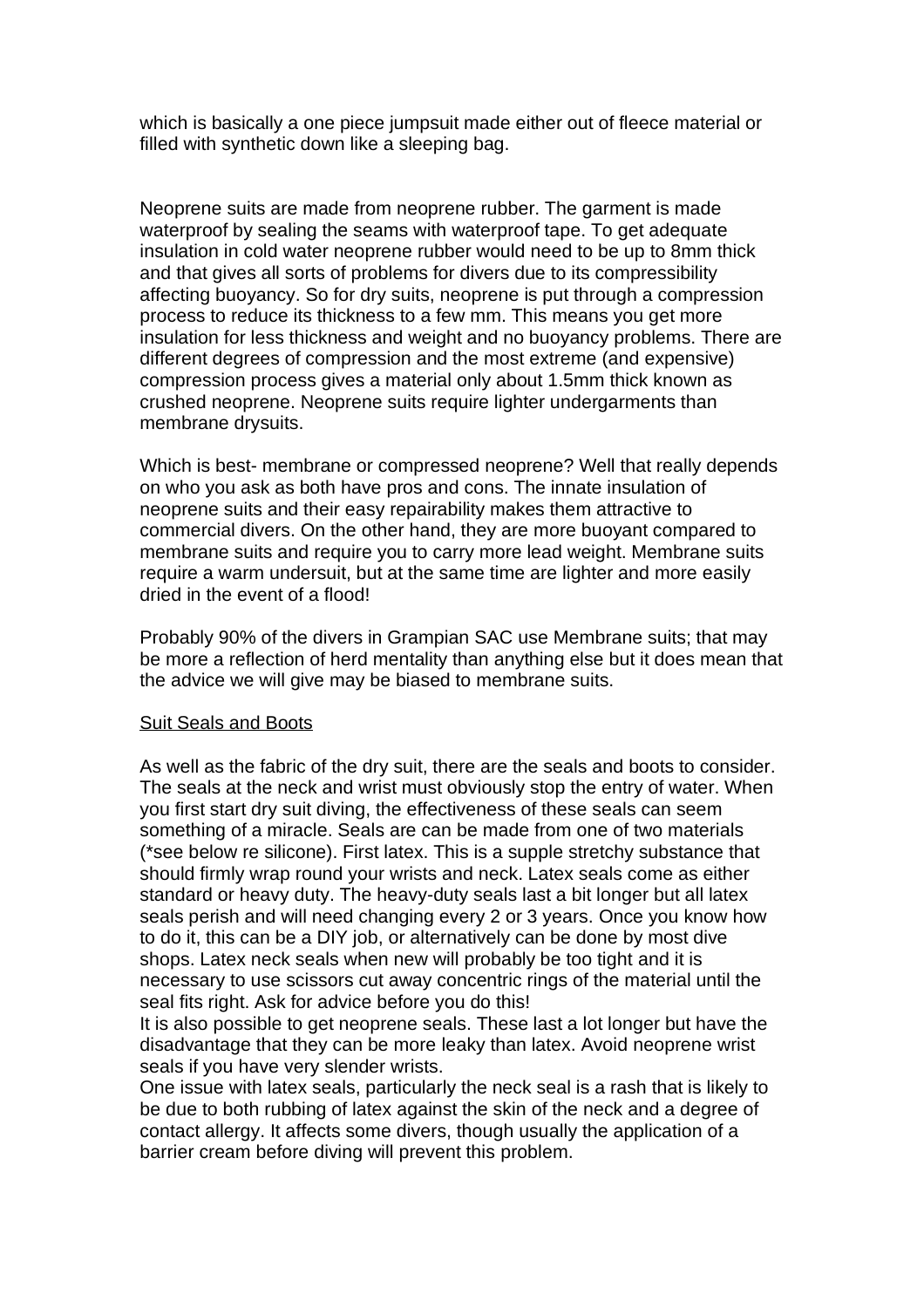| Latex cuff seals | Neoprene Cuffs | Neoprene<br><b>Neck</b> | Latex neck |
|------------------|----------------|-------------------------|------------|

*\*In the last few years sealing systems based on silicone seals have become available, and are increasingly popular. Because silicone cannot be glued to the suit, various compression attachment ring systems are required. Silicone seals do need to be looked after slightly more carefully, but because they are not glued seal changes are quick and easy. I have now had 5 years experience of the siflex neck and cuff seal systems and would have no hesitation in recommending them (Jerry)*

Boots normally are just glued and sealed onto the ends of the legs. They may come in heavy and light duty format. Heavy duty is good for shore dives where you clamber over rough ground, but eventually even with heavy duty boots the soles pack up and they need replacing, which can easily be carried out by dry suit repair technicians. Alternatively, some dry suits come with just sock like ends to the legs made out of waterproof neoprene and these are worn inside lace up rock boots.

# The Zip

Waterproof zips allow either rear entry or front entry. While the front entry suits can be donned and doffed with no help, the zips are longer and more expensive to replace. Rear entry zips need a helper to do up and undo but you always have a dive buddy with you so that is not a big deal; they are shorter, and less subject to the bending stresses that front entry zips have. Most zips have brass guide teeth; recently plastic zips have started to become available also. Traditional dry suit zips, if looked after carefully (especially avoiding tight kinks/bends and trapped undersuits) will last for 5 or more years before replacement is necessary. Plastic zips are too new for any estimate of lifetime to be given.



**Pockets**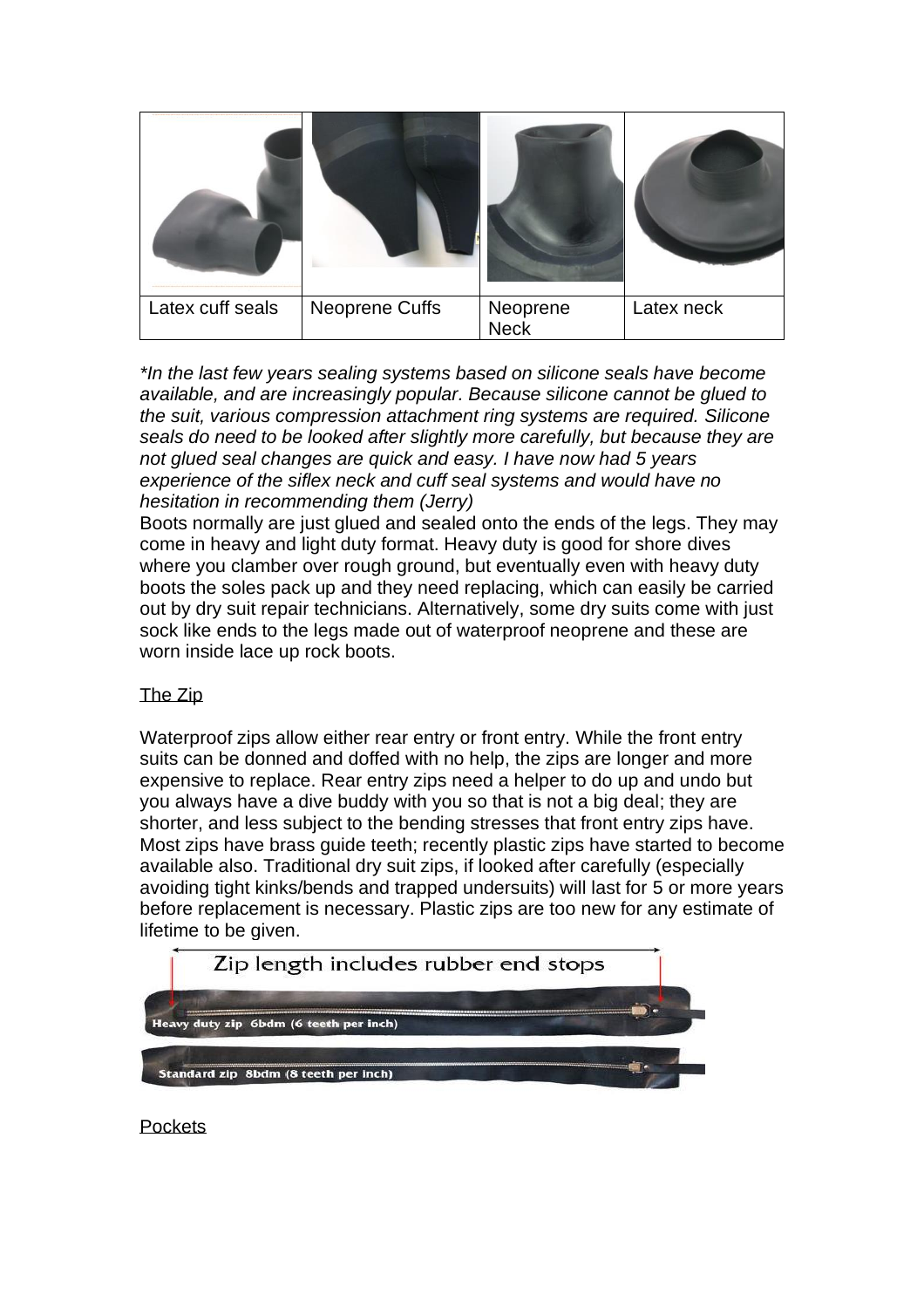One or two pockets are useful but not essential. If you have a choice get pockets on the outside of your thighs rather than the front, as they are less of a encumbrance when climbing back into our inflatables.

### *Buying a dry suit*

New: Off the peg or made to measure??

If you are buying new, one you have decided on the overall type (membrane/compressed neoprene) your choice is between an off the peg suit in a dive shop or order made to measure. This choice turns partly on how close your own body is a fit for the standard sizes made by manufacturers. As an example, here is the Typhoon off the peg size chart (https://www.typhoonint.co.uk/products/dive/drysuits/)

| <b>Mens Size Chart</b> |                 |                 |                  |              |  |  |  |
|------------------------|-----------------|-----------------|------------------|--------------|--|--|--|
| <b>Size</b>            | <b>Chest cm</b> | <b>Chest in</b> | <b>Height cm</b> | Height ft/in |  |  |  |
| Childs XL              | 81              | 32              | 158              | 5'2''        |  |  |  |
| XS                     | 86              | 34              | 163              | 5'4"         |  |  |  |
| S                      | 91              | 36              | 168              | 5'6''        |  |  |  |
| <b>SM</b>              | 96              | 38              | 173              | 5's"         |  |  |  |
| M                      | 102             | 40              | 178              | 5'10''       |  |  |  |
| MB                     | 117             | 46              | 178              | 5'10"        |  |  |  |
| <b>LM</b>              | 107             | 42              | 183              | 6'0"         |  |  |  |
| L                      | 112             | 44              | 188              | 6'2"         |  |  |  |
| LB                     | 127             | 50              | 188              | 6'2"         |  |  |  |
| XL                     | 117             | 46              | 193              | 6'4''        |  |  |  |
| XXL                    | 122             | 48              | 198              | 6'6''        |  |  |  |

| <b>Womens Size Chart</b> |                 |                 |                     |                        |                             |  |
|--------------------------|-----------------|-----------------|---------------------|------------------------|-----------------------------|--|
| <b>Size</b>              | <b>Chest cm</b> | <b>Chest in</b> | <b>Height</b><br>cm | <b>Height</b><br>ft/in | <b>Dress</b><br><b>Size</b> |  |
| S                        | 86              | 34              | 163                 | 5'4"                   | 8                           |  |
| <b>SM</b>                | 91              | 36              | 168                 | 5'6''                  | 10                          |  |
| SR                       | 107             | 42              | 168                 | 5'6''                  | 10                          |  |
| M                        | 96              | 38              | 173                 | 5'8''                  | 12                          |  |
| LM                       | 102             | 40              | 178                 | 5'10''                 | 14                          |  |
| LR                       | 117             | 46              | 178                 | 5'10"                  | 14                          |  |

If you do go for off-the-peg, it is worth taking an experienced diver with you to the dive shop for advice on the fit before you take the plunge.

If you want to get a perfect fit, made to measure is the route. This is not always that much more expensive than off the peg. Several members have had Seaskin Nova suits made (www.seaskin.co.uk) and are very satisfied with the results. For Seaskin you order via a web form where you are prompted to put in various measurements. You must do this with a helper to get them right. Even better, if your travels ever take you to West Yorkshire you can be measured at the factory. Slightly more "upmarket" are Otter – they take direct